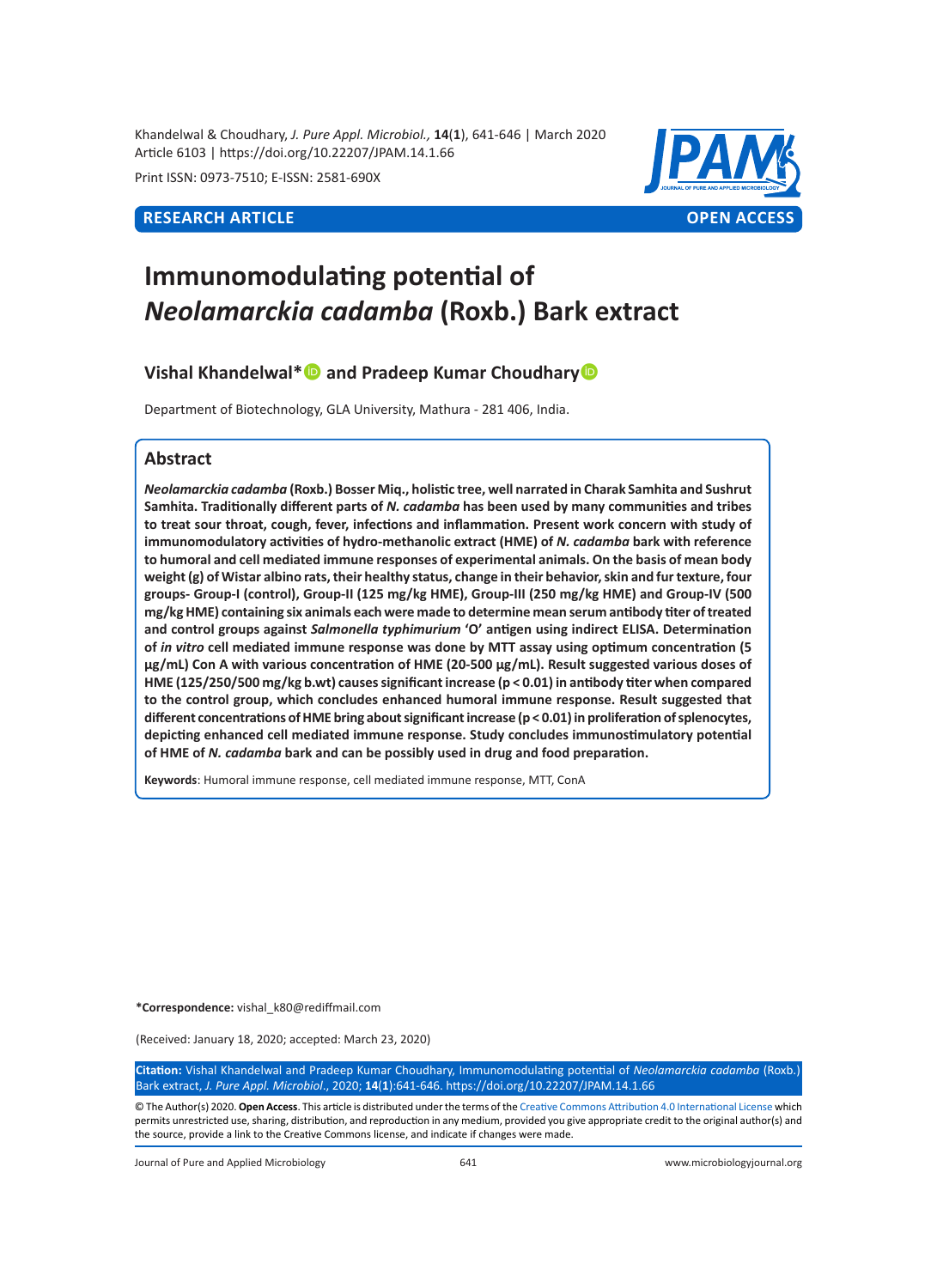#### **INTRODUCTION**

Plant derived products and their derivatives have been the most successful source of drug leads<sup>1</sup>. In spite of popularity of the synthetic products due to its production cost, time effectiveness, easy quality control, stringent regulation and quick effects in recent decades, their safety and efficacy has always remained questionable. Natural products still make a significant contribution to health care because of its time tested safety and efficacy<sup>2,3</sup>. Recent advancement in natural product drug discovery has resulted in compounds that are being developed to treat cancer, viruses and resistant bacteria and immunosuppressive disorders<sup>4</sup>. Further, clinical trials are ongoing on more than 100 natural product derived drugs and at least 100 molecules/ compounds are in preclinical development stage highlighted the existing viability and significance of the use of natural products as sources of new drug candidates<sup>5,6</sup>.

The immunomodulatory properties of plants are being studied broadly with everincreasing interest due to the benefits by immune system modulation for disease prevention and treatment in recent years<sup>7</sup>. These findings have now given many empirical therapies a rationale, scientific basis and thereby a means for 'intelligent' development<sup>8</sup>. Immunomodulatory potential of 100 plants have been investigated in India by studying the mechanism of immune system and involvement of cytokines at molecular level<sup>9</sup>. Immunomodulatory plants in our Classics are *Tinospora cordifolia* (Guduchi), *Emblica officinalis* (Amalaki), *Terminalia chebula*  (Haritaki), *Glycyrrhiza glabra* (Yashtimadhu), *Commiphora mukul* (Guggul), *Allium sativum* (Lahsuna), *Withania somnifera* (Ashwagandha), *Azardicta indica* (Neem), *Asparagus racemosus* (Shatavari), *Samecarpus anacardium* (Bhallatak), *Piper longum*(Pippali), *Aloe vera*(Ghritkumari), *Boerhaevia diffusa* (Punarnava), *Ocimum sanctum* (Tulasi), and Shilajit (Asphalt)<sup>10</sup>.

*Neolamarckia cadamba* is one of such important medicinal plants belonging to the Rubiaceae family. In traditional Indian system of medicine, it has been used to treat fever, uterine complaints, blood diseases, skin diseases, eye inflammation, anemia, diarrhea, leprosy, dysentery and stomatitis<sup>11</sup>. It has the largest number of phytochemicals and secondary metabolites (viz., cadambagenic acid, cadamine, quinovic acid, β-sitosterol, cadambine, etc.) having various biological and pharmacological properties $12$ . *Neolamarckia cadamba* has a wide spectrum of biological activities including anti-inflammatory<sup>13</sup>, anti-helminthic $^{14}$ , antioxidant $^{15}$ , and antihepatotoxic activities<sup>16</sup>. However, no study to date has investigated the immunomodulatory role *Neolamarckia cadamba* bark extract.Therefore, the present study has been designed to study immunomodulatory potential of hydromethanolic extract of *N. cadamba* bark.

# **MATERIALS AND METHODS Experimental animals**

Wistar albino rats weighing 80-100 g were procured from animal house, IPR, GLA University, Mathura. Four groups containing six animals were made. Animals of Group-II, III & IV were fed orally with 125, 250, 500 mg/kg body weight of HME of *N. cadmba* bark respectively while control group (Group-I) animals were orally fed with rat pellet and water *ad libitum* for 21 days. **Chemicals**

Freund's complete adjuvant (FCA), Freund's incomplete adjuvant (FIA), Concanavalin A (Con A), 3-(4,5-dimethylthiazol-2-yl)-2,5 diphenyltetrazolium bromide (MTT), trypan blue, were procured from Sigma chemicals Co, USA and Anti rat IgG-HRP conjugate antibody was obtained from Thermo Scientific, USA.

## **Plant material**

*Neolamarckia cadamba* bark was gathered from Mathura (27°31'2" N – 77°39'26" E). Identification and authorization of plant material was done by Dr. A. S.Updadhye, Agharkar Research Institute, Pune with voucher deposition No. L-084. Dried bark powder was used in preparation of hydo-methanolic extract (HME) of *N. cadamba*. **Preparation of extract**

Coarsely powdered bark (300-350 g) was taken in soxhlet apparatus in presence of hydromethanolic (80:20, v/v) solvent and subjected to boil at 65**°**C for 8-10 hrs. Evaporation was done at controlled temperature and reduced pressure using rotary evaporator. Finally, dark brown crystals (% yield: 14) were obtained.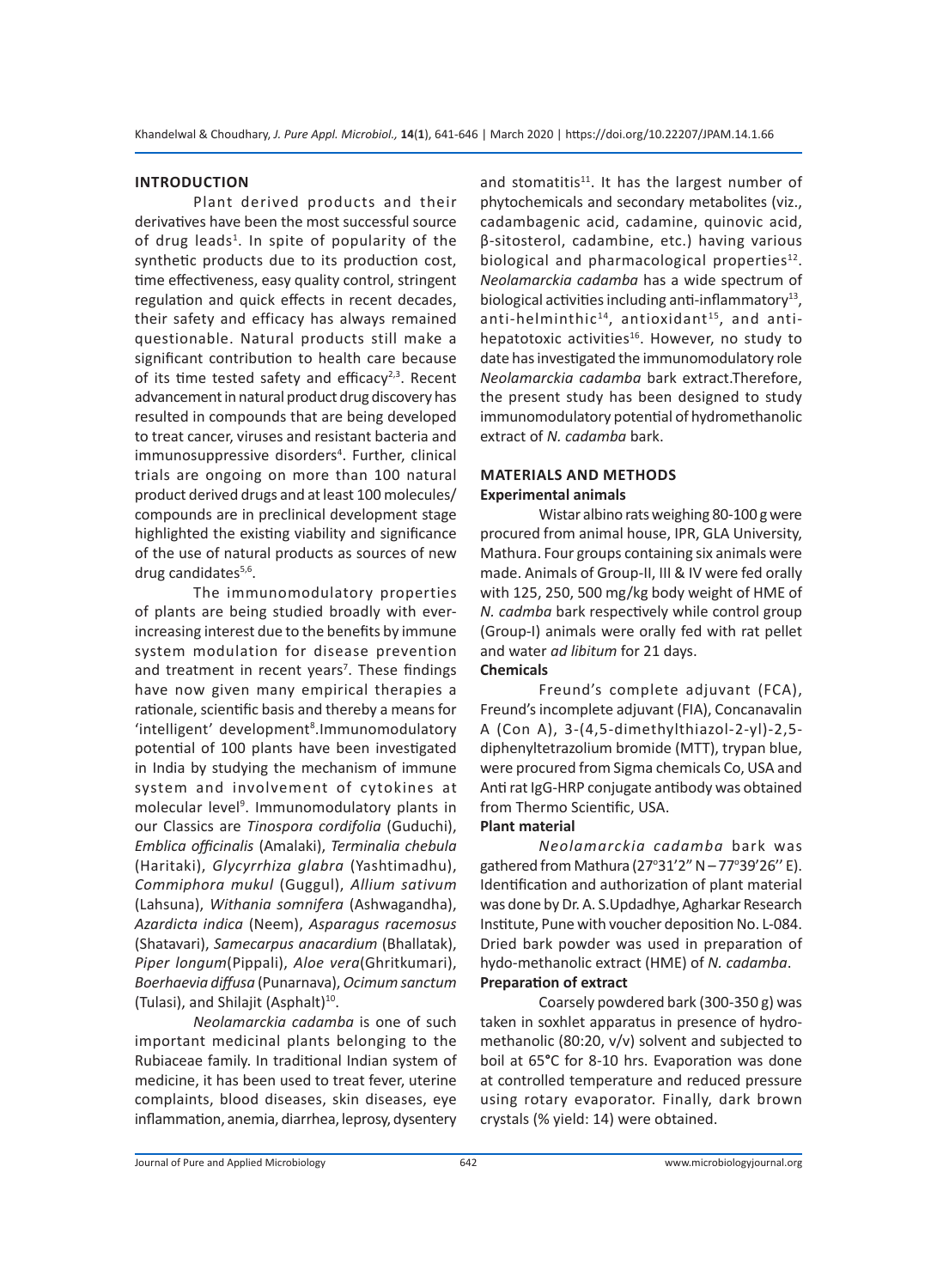#### **Experimental animal**

Wistar albino rats (80-100 g) were taken from central animal house, GLA University, Mathura and used for immunomodulatory studies. Ethical clearance was obtained with IAEC approval vide GLAIPR/CPCSEA/IAEC/2014/Biotech/02. Four groups (Groups-I, II, III & IV) containing six animals each were made for assessment of *in vivo* humoral immune response.

# **Determination of safe and non-toxic dose of HME of** *N. cadamba*

To determine the safe and non-toxic dose of hydro-methanolic extract (HME) of *N. cadamba*, four groups of Wistar albino rats, comprising six rats in each group were made. Safe dose level was determined according to Organization for Economic Co-operation and Development guidelines No.  $423^{17}$ . Animals of Group-II, III & IV were fed orally with 125, 250, 500 mg/kg b.wt respectively for twenty one days whereas animals of Group-I (control) were fed with rat pellet and water *ad libitum*. All the groups of albino rats were monitored for the development of clinical signs, changes in physical health conditions and body weight.

#### **Apparent heath condition and toxic signs**

Rats of test groups (HME fed rats and unfed rats) were kept separately and observed every day for any toxic sign / symptoms / abnormal changes throughout the experiment. The dose causing no adverse effect was taken as safe and nontoxic dose (NTD) for further studies.

# **Body weight gain/loss**

Animals fed with different doses of HME of bark including control group were weighed at weekly interval and the mean body weight was recorded at 0 and 21st day. The mean body weight of rats of test groups was recorded and compared with the control group.

# **Measurement of antibody titre for determination of humoral immune response**

*Salmonella typhimurium* 'O' antigen was prepared as per method suggested<sup>18</sup>. Smooth colonies of *S. typhimurium* grown on Tryptose agar medium were selected and inoculated in nutrient broth. Inoculated broth was incubated for 6-8 hours at 37°C and then boiled at 100°C for two hours thirty minutes. Heated *S. typhimurium* culture was used as 'O' antigen for determination of humoral immune response in rats. Antibodies were raised against animals of all groups subcutaneously immunized with *Salmonella typhimurium* 'O' antigen. On 1st day, all animals of Group-I (control), Group-II (125 mg/kg b.wt), Group-III (250 mg/ kg b.wt) and Group-IV (500 mg/kg b.wt) were subcutaneously immunized with equal volume (0.5 mL) of *S. typhimurium* "O" antigen (2 mg/ml) and FCA. Then after at  $7<sup>th</sup>$  and  $14<sup>th</sup>$  day all groups including control were immunized with equal volume (0.5 mL) of *S. typhimurium* "O" antigen and FIA. At 21st day serum from all experimental animals was used for determination of humoral immune response. Antibody titer of experimental and control group animals was determined in accordance to protocol<sup>19</sup>. Assessment of humoral (antibody mediated) immune response was done by conventional indirect ELISA.

# **Determination of cell mediated immune response Splenocyte preparation**

Rat splenocytes preparation was carried out in accordance to method suggested <sup>19</sup>. Spleen was macerated and filterated through nytex membrane to remove large particles. Cells were then resuspended in RPMI-1640 medium containing 10 % fetal calf serum and centrifuged at 2500 rpm for 10 minutes. Centrifuged cell were then treated with 0.15 M NH $_{\textrm{\tiny{4}}}$ Cl (lysis buffer) for erythrocytes lysis and then washed with RPMI-1640 medium. Cell viability was determined by trypan blue dye (0.1% solution) and viable cell concentration was adjusted to  $2 \times 10^6$  cells/mL by haemocytometer and was used for splenocytes proliferation assay.

#### *In vitro* **effect of HME of** *N. cadamba* **bark on splenocytes proliferation/inhibition**

Efficacy of HME of *N. cadamba* bark over cell mediated immune response of Wistar albino rats was determined by studying the effect of HME over rat's splenocytes. 200µL of 2x10<sup>6</sup> spleen cells/ ml in triplicate seeded with 10% FBS with 5µg/ml Con-A (optimum conc.) was cultured in RPMI-1640 medium. Different concentrations 20, 50, 100, 250, 500 µg/mL of HME of *N. cadamba* bark were added in triplicate to respective wells of plate. Incubation of culture plate was carried at 37°C for 72 hours using CO<sub>2</sub> incubator (5% CO<sub>2</sub>). After that 20  $\mu$ L of MTT solution (5 mg/mL) was added to each well. Formation of formazone crystals occurs due to reduction of MTT. Plate was further incubated at 37°C for 4 hours in CO<sub>2</sub> incubator (5% CO<sub>2</sub> and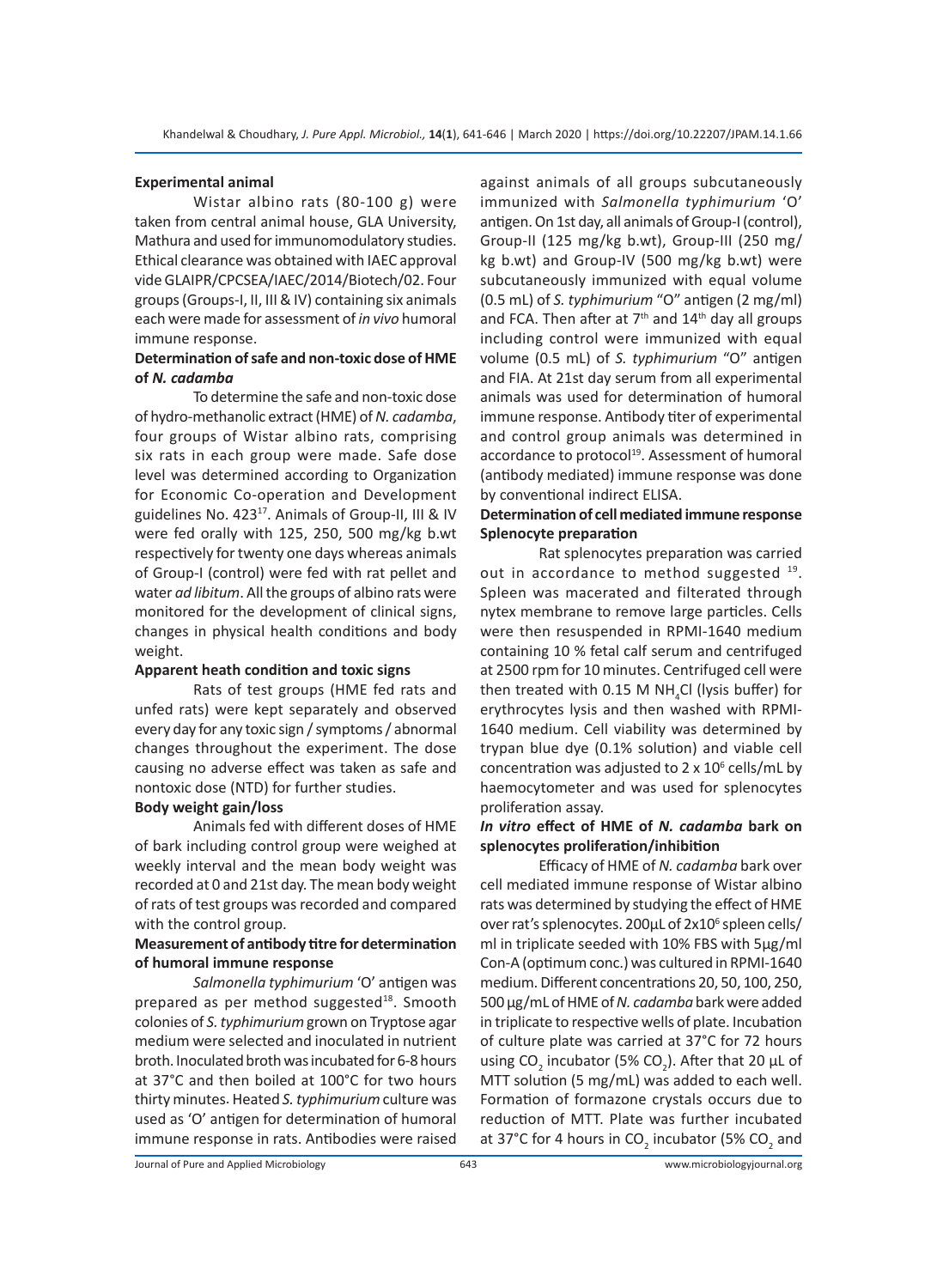80% relative humidity), followed by removal of supernatant. The plate was allowed to dry and formazone crystals were dissolved by adding 100µL DMSO. Mean OD values were determined with respect to control by ELISA reader.

#### **Result and Discussion**

#### **Determination of safe and nontoxic dose of HME of** *N. cadamba*

Various doses of HME (125, 250, 500 mg/ kg body weight) of *N. cadamba* bark was given orally to the respective groups of Wistar albino rats comprising of six rats in each group for 21 days. All the orally fed (Group-II, Group-III and Group-IV) and control (Group-I) groups were kept under regular observations. 125, 250 and 500 mg/Kg b.wt of HME of *N. cadamba* were safe and non-toxic and were used in further studies.

#### **Effect of HME of** *N. cadamba* **bark on apparent health status and toxic sign(s)**

All the extract-fed rats were found healthy, showing no significant change in their behavior, skin, and fur texture, impairment in food intake and water consumption and no toxic symptom was observed.

# **Effect of HME of** *N. cadamba* **bark over body weight of experimental rats**

Body weight of albino rats fed with different concentrations of HME was found to have increased significantly ( $p < 0.01$ ) when compared to those in the control group, this is shown in Table 1.

# **Effect of HME of** *N. cadamba* **on humoral immune responses in Wistar albino rat model against** *S. typhimurium***"O" antigen**

Mean values of serum antibody titer in Group-I, II, III and IV were 1710<sup>a</sup> ± 271.97, 3840<sup>ab</sup>  $± 572.43, 4266.67<sup>bc</sup> ± 539.69$  and  $6400<sup>c</sup> ± 1280$ respectively as shown in Table 2. Dose dependent significant increase (p < 0.01) in antibody titer was found when compared with the control group.

# *In vitro* **effect of HME of** *N. cadamba* **bark on splenocytes proliferation/inhibition**

20.87, 48.87, 81.71, 159.70 & 209.06 percentage proliferation in spleen cell culture was noticed at 20 µg/mL, 50 µg/mL, 100 µg/mL, 250 µg/mL and 500 µg/mL HME respectively (Table 3). Maximum % stimulation index (209.06) was noticed at 500 µg/mL HME treated spleen cell culture.

Various doses of HME viz. 125/250/500 mg/kg b.wt were found to be safe and nontoxic and were used for determination of humoral immune response in Wistar albino rats. Dose dependent significant increase (p < 0.01) in serum antibody titer was found in rats orally fed with 125, 250 and 500 mg/kg b.wt. HME of *N. cadamba* bark with respect to control which is in agreement with previous findings<sup>19</sup>. Presently, enhanced antibody titer suggests that various doses of HME brings about stimulation and proliferation of B lymphocytes, which play a key role in antibody production<sup>20,21</sup>. Study signifies that oral intake of different doses of HME of *N. cadamba* bark causes augmentation in adaptive immune response of experimental groups, since they are based mainly on the antigen-specific receptors found on the

**Table 1.** Mean body weight (g) of Wistar albino rats of different Groups

| 0 day<br>S. No Groups<br>Group-I (Control) 61.50 ± 1.67 80.83 <sup>a</sup> ± 3.19<br>1 |                        |
|----------------------------------------------------------------------------------------|------------------------|
|                                                                                        | 21st day               |
| $\overline{2}$<br>Group-II                                                             |                        |
| $(125 \text{ mg/kgb.wt})$ 66.33 ± 0.99 95.33 <sup>b</sup> ± 3.6<br>3<br>Group-III      |                        |
| (250 mg/kgb.wt) 57.67± 2.3<br>$\overline{4}$<br>Group-IV                               | $97.50^{\circ}$ ± 2.24 |
| $(500 \text{ mg/kgb.wt})$ 62.83 ± 5.35 98.83 <sup>b</sup> ± 3.19                       |                        |

All values are Mean ±S.E. of 6 rats. Results are significant at p < 0.01 as per one way ANOVA followed by DMRT.

**Table 2.** Determination of Humoral response of Wistar albino rats fed with HME against *S .typhimurium* 'O' antigen

| Control                 |                             | Antibody Titer<br>HAE fed rats   |                           |  |
|-------------------------|-----------------------------|----------------------------------|---------------------------|--|
| Group-1                 | Group-2                     | Group-3                          | Group-4                   |  |
| (Control)               | $(125 \text{ mg/kgb.wt})$   | $(250 \text{ mg/kgb.wt})$        | $(500 \text{ mg/kgb.wt})$ |  |
| $1710^{\circ}$ ± 271.97 | 3840 <sup>ab</sup> ± 572.43 | $4266.67$ <sup>bc</sup> ± 539.69 | $6400^{\circ}$ ± 1280     |  |

The values represent the mean ± SEM of six rats. Results are significant at p < .01 as per one-way ANOVA followed by DMRT.

Journal of Pure and Applied Microbiology

644 www.microbiologyjournal.org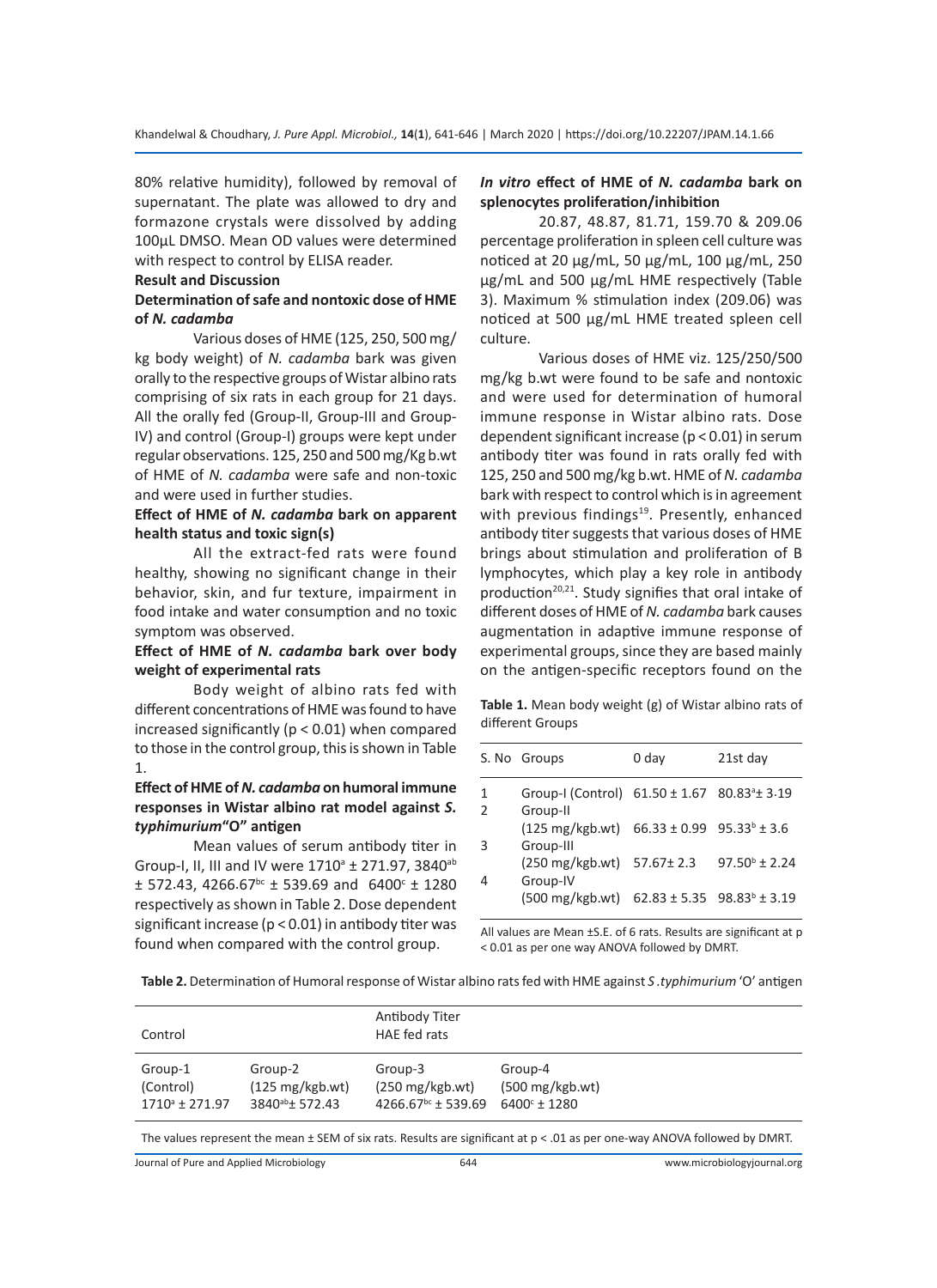**Table 3.** *In vitro* effect of HME of *N. cadamba* bark on Con-A stimulated Wistar albino rat splenocytes proliferation/inhibition

| Spleen cell<br>culture                           | Mean<br>Absorbance           | ℅<br>stimulation<br>index |
|--------------------------------------------------|------------------------------|---------------------------|
| Control spleen cells                             |                              |                           |
| without extract                                  | $0.0618^{\circ}$ ± 0.00151   |                           |
| with $20 \mu g/mL$ HME                           | $0.0747^{\circ}$ + 0.00133   | 20.87                     |
| with 50 µg/mL HME                                | $0.092c \pm 0.00103$         | 48.87                     |
| with 100 µg/mL HME                               | $0.1123^d \pm 0.00552$       | 81.71                     |
| with $250 \mu g/mL$ HME                          | $0.1605^{\circ} \pm 0.00134$ | 159.70                    |
| with 500 µg/mL HME 0.1910 <sup>f</sup> ± 0.00393 |                              | 209.06                    |

The values represent the mean ± SEM of six rats. Results are significant at p<.01 as per one-way ANOVA followed by DMRT.

surfaces of T- and B-lymphocytes $22$ . Current study depicts immunomodulatory activity of HME of *N. cadamba* bark.

Current study deal with *in vitro* effect of different doses of HME (20, 50, 100, 250, 500 µg/ mL) over spleen cell culture. Maximum stimulation index (%) was noticed with 500 µg/mL HME of bark of *N. cadamba* (Table 3). Dose dependent significant (p < 0.01) increase in proliferation of splenocytes was found at 20, 50, 100, 250 and 500 µg/mL conc. of HME of *N. cadamba*. Present findings on splenocytes proliferation are in concurrence with previous study $^{23}$ .

Current study revealed escalation in humoral and cell mediated immune in experimental animals suggesting immunostimulatory potential of hydro-methanolic extract of *N. cadamba* bark and can therefore serve as herbal remedy to enhance immune responses in immunodeficient individuals.

#### **CONCLUSION**

Present study concludes synergistic effect of HAE of *N. cadamba* bark, responsible for enhancement of humoral and cell mediated immunity and can serve as remedy in treatment of immunodeficiency disorders. Moreover, there is a need to isolate and characterize the novel compound(s) present in *N. cadamba* bark extract responsible for enhanced immune response.

#### **ACKNOWLEDGEMENTS**

Authors express their thanks to Director,

Institute of Applied Sciences and Humanities, GLA University, Mathura for providing necessary facility.

#### **CONFLICTS OF INTEREST**

The authors declare that there is no conflict of interest.

#### **AUTHORS' CONTRIBUTION**

VK and PK contributed significantly and equally.

#### **FUNDING**

None.

#### **DATA AVAILABILITY**

All datasets generated or analyzed during this study are included in the manuscript.

#### **ETHICS STATEMENT**

Ethical clearance was obtained with IAEC approval vide GLAIPR/CPCSEA/IAEC/2014/ Biotech/02.

#### **REFERENCES**

- 1. Koehn, F.E., & Carter, G.T. The evolving role of natural products in drug discovery. *Nature reviews Drug discovery*., 2005; **4**(3): 206-220. https://doi. org/10.1038/nrd1657
- 2. Calixto, J.B. Efficacy, safety, quality control, marketing and regulatory guidelines for herbal medicines (phytotherapeutic agents). *Brazilian journal of medical and biological research*., 2000; **33**(2): 179-189. https:// doi.org/10.1590/S0100-879X2000000200004
- 3. Veeresham, C. Natural products derived from plants as a source of drugs. *Journal of advanced pharmaceutical technology &research*.,2012;**3**(4): 200-201. https:// doi.org/10.4103/2231-4040.104709
- 4. Gullo, V.P., McAlpine, J., Lam, K.S., Baker, D., & Petersen, F. Drug discovery from natural products. *Journal of Industrial Microbiology and Biotechnology*., 2006;**33**(7): 523-531. https://doi.org/10.1007/s10295- 006-0107-2

5. Harvey, A.L. Natural products in drug discovery. *Drug discovery today*., 2008; **13**(19): 894-901. https://doi. org/10.1016/j.drudis.2008.07.004

- 6. Katiyar, C., Gupta, A., Kanjilal, S., &Katiyar, S. Drug discovery from plant sources: An integrated approach.*Ayu*., 2012; **33**(1): 10-19. https://doi. org/10.4103/0974-8520.100295
- 7. Murugananthan, G., Mohan, S., Pabbithi, S.C., &Debanjan, D. Immunomodulatory constituents from plant origins: a review of isolated biomolecules. *International Journal of Pharmaceutical Sciences and Research*., 2013; **4**(7): 2459-2469.
- 8. Kayser, O., Masihi, K.N., &Kiderlen, A.F. (2003).